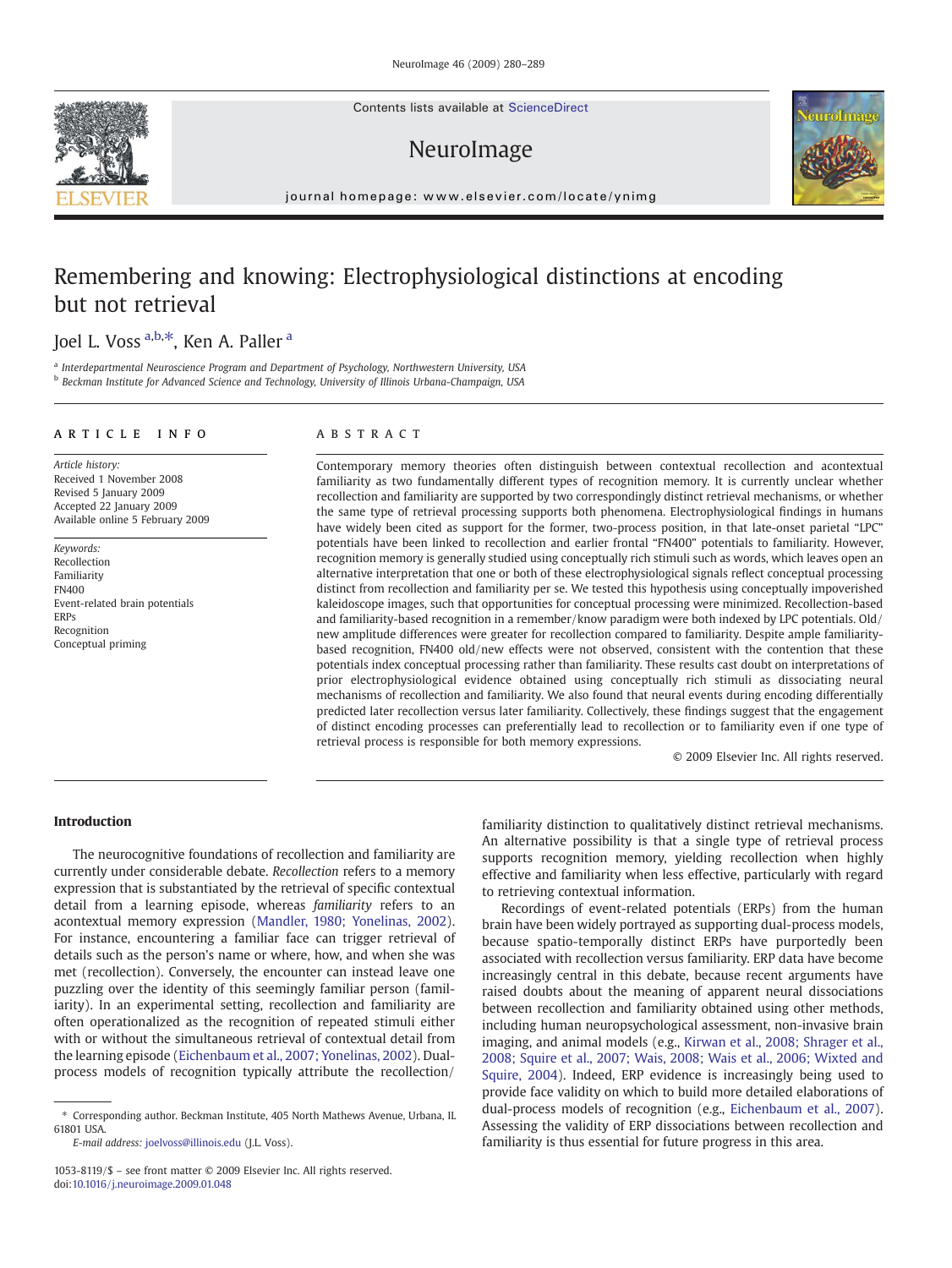<span id="page-1-0"></span>The proposal that recollection is indexed by late-onset potentials typically showing a parietal-maximum distribution—"LPC" potentials —is not controversial (reviewed in [Curran et al., 2006b; Friedman and](#page-9-0) [Johnson, 2000; Mecklinger, 2000; Paller and Kutas, 1992; Paller et al.,](#page-9-0) [2007; Rugg and Curran, 2007; Voss and Paller, 2008a](#page-9-0)). Views on ERP correlates of familiarity, however, are more contentious. Familiarity has most frequently been associated with earlier-onset potentials with a frontal distribution—"FN400" potentials or midfrontal old/ new effects (reviewed in [Curran et al., 2006b; Mecklinger, 2000; Rugg](#page-9-0) [and Curran, 2007\)](#page-9-0). It should be noted that FN400 and LPC potentials frequently co-occur during recognition testing, though this would not conflict with dual-process accounts, as most suggest that familiarity and recollection are not mutually exclusive. The majority of the evidence used in support of mapping the LPC/FN400 dissociation onto the recollection/familiarity dissociation consists of demonstrations that experimental manipulations that influence recollection but not familiarity also can influence LPC potentials but not FN400 potentials. For example, [Curran \(2000\)](#page-8-0) tested recognition using some words that appeared with an inconsistent plurality from encoding to retrieval (either singular to plural or plural to singular), whereas plurality was consistent for other words. Plurality change reduced estimates of recollection and LPC potentials, relative to the consistent plurality condition, whereas plurality change did not influence estimates of familiarity and FN400 potentials. This and other evidence putatively linking FN400 potentials to familiarity merely shows that both are insensitive to the same experimental manipulations [\(Paller](#page-9-0) [et al., 2007](#page-9-0)).

Furthermore, because recollection and familiarity are almost always studied using conceptually rich stimuli such as words and nameable pictures, it is possible that these ERPs reflect changes in conceptual processing due to repetition instead of the hypothesized memory functions. Specifically, an alternative explanation for supposed ERP dissociations between recollection and familiarity is that familiarity has been conflated with conceptual implicit memory [\(Paller et al., 2007; Voss and Paller, 2008b\)](#page-9-0). Conceptual implicit memory occurs when stimulus repetition enhances the neurocognitive processing of conceptual information independent of the awareness of this influence, as measured behaviorally in tests of conceptual priming [\(Gabrieli, 1998; Henson, 2003; Schacter and](#page-9-0) [Buckner, 1998\)](#page-9-0). Based on our review of the ERP literature [\(Paller et al.,](#page-9-0) [2007\)](#page-9-0), we argued that familiarity and conceptual implicit memory were likely to be operative concurrently in recognition tests with conceptually rich stimuli, and that various experimental factors would have influenced the two types of memory in a similar fashion. By this account, the extant evidence is insufficient for attributing FN400 potentials to familiarity versus conceptual implicit memory.

Results from a set of three recent studies are especially relevant in this regard. First, [Yovel and Paller \(2004\)](#page-9-0) sought to examine ERP correlates of familiarity using facial stimuli. Faces of unknown people convey far less conceptual information than do verbal stimuli, such that influences from conceptual implicit memory were arguably less than in many other studies of recognition memory. In a learning phase, faces were randomly paired with spoken occupations. ERPs were examined during successful face recognition as a function of whether the occupation or any other details from learning were simultaneously retrieved (recollection) versus when no details were retrieved (familiarity). For both outcomes, recognition was associated with LPC potentials but not FN400 potentials, suggesting that FN400 potentials might be more strongly aligned with conceptual memory processing than with familiarity.



Fig. 1. Example kaleidoscope images.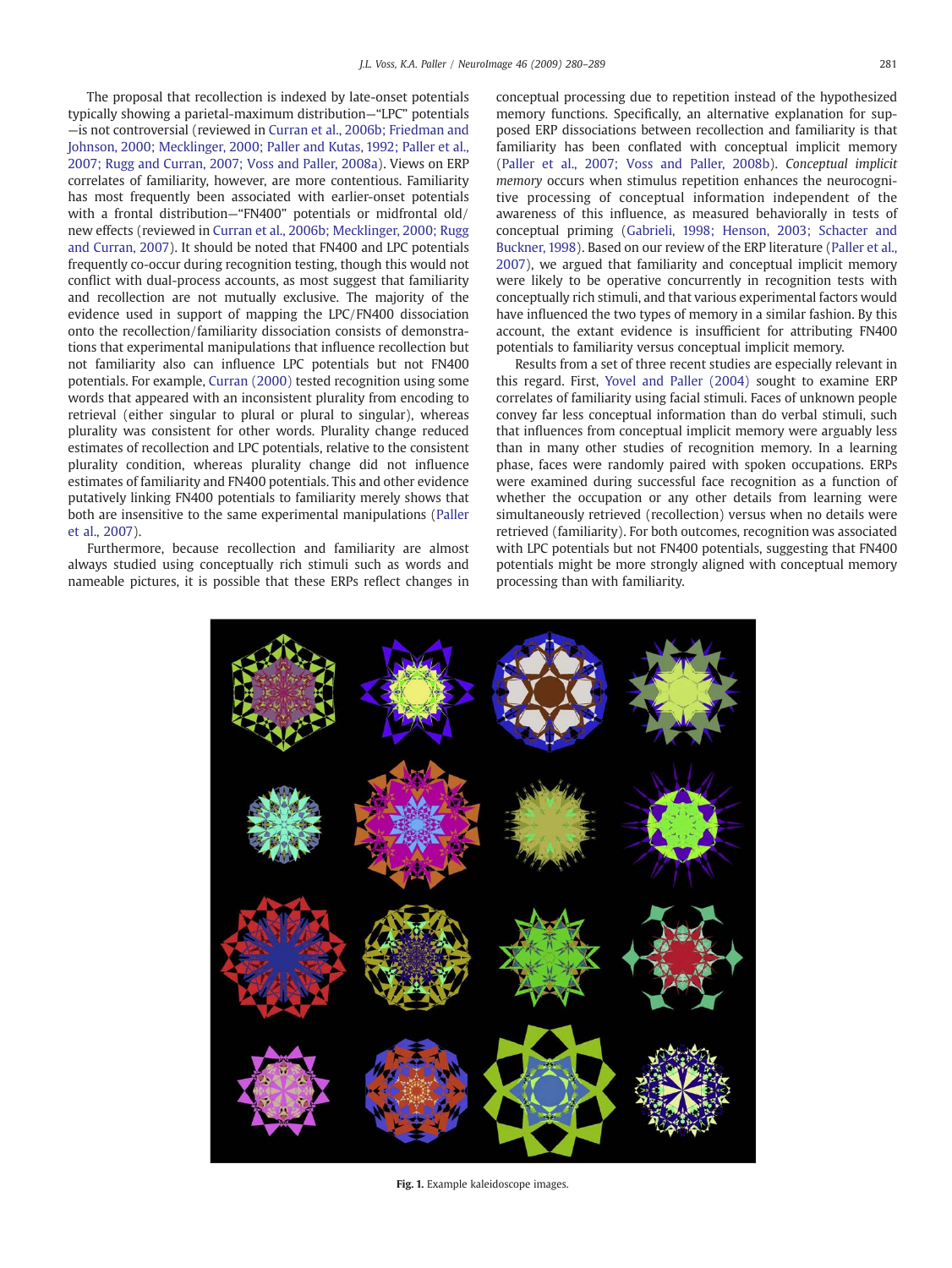Two subsequent studies that sought to replicate these findings produced conflicting results. [MacKenzie and Donaldson \(2007\)](#page-9-0) found that familiarity and recollection for novel faces were indexed by LPC potentials. Additionally, the scalp topography of these potentials was more anterior for recollection than for familiarity (confirming a trend also observed by [Yovel and Paller, 2004\)](#page-9-0). In contrast, [Curran and](#page-8-0) [Hancock \(2007\)](#page-8-0) found that familiarity for novel faces was associated with FN400 potentials. In a companion commentary [\(Donaldson and](#page-9-0) [Curran, 2007](#page-9-0)), authors of the two conflicting papers highlighted potential differences between studies that could have accounted for the different results. One intriguing possibility concerns the nature of the faces used. [Yovel and Paller \(2004\) and MacKenzie and Donaldson](#page-9-0) [\(2007\)](#page-9-0) both used sets of face stimuli that were relatively homogeneous in terms of race, hairstyles, and other characteristics, whereas [Curran and Hancock \(2007\)](#page-8-0) used a set of face stimuli with marked variation in distinguishing features. We would postulate that the meaningfulness and variety of facial features could function to make conceptual memory processing more robust in a recognition paradigm [\(Paller et al., 2007](#page-9-0)). Collectively, these three studies are thus consistent with the notion that FN400 correlates of familiarity are more likely to be identified when processing of repeated items would support conceptual implicit memory.

One way to evaluate this interpretation and thereby achieve a better understanding of relationships between familiarity and recollection is to examine neural correlates of familiarity for stimuli with varying levels of conceptual features. Indeed, we recently found that FN400 correlates of familiarity for minimalist "squiggle" images varied as a function of whether the stimulus supported conceptual implicit memory ([Voss and Paller, 2007](#page-9-0)). Squiggles were segregated into highand low-meaningfulness categories via subjective ratings, and only those in the high-meaningfulness category were able to support conceptual implicit memory as measured behaviorally in a priming test. Critically, FN400 correlates of familiarity during a recognition test were present for the high-meaningfulness category but not for the low-meaningfulness category, despite approximately matched familiarity-based recognition [\(Voss and Paller, 2007; Voss et al., submitted](#page-9-0) [for publication\)](#page-9-0). Furthermore, FN400 amplitudes for high-meaningfulness squiggles varied systematically across subjects in proportion to each subject's reaction-time measure of conceptual priming for the same squiggles ([Voss et al., submitted for publication](#page-9-0)). These results demonstrate that putative FN400 correlates of familiarity depend on whether stimuli can also trigger conceptual implicit memory.

In the current study, we sought to determine whether ERP signals of recollection-based recognition would differ from those of familiarity-based recognition when confounding influences of conceptual processing were eliminated. We therefore used conceptually impoverished kaleidoscope images [\(Fig. 1](#page-1-0)) to elicit ERP correlates of memory in a recognition test. Although conceptual implicit memory was not directly assessed, we reasoned that it would be negligible, given that any conceptual processing induced by these stimuli would be extremely minimal.<sup>1</sup> Recollection and familiarity were operationalized via "remember" and "know" responses [\(Gardiner and Java,](#page-9-0) [1991; Tulving, 1985](#page-9-0)), which respectively indicated recognition with concomitant retrieval of detail from the encoding episode versus recognition based solely on an unsubstantiated, acontextual feeling of familiarity. Know responses were subdivided into four confidence levels in order to characterize neural measures that track familiarity strength for comparison to recollection (cf. [Woodruff et al., 2006;](#page-9-0) [Yonelinas et al., 2005\)](#page-9-0). Another key characteristic of the current study was that the large stimulus count (400 old and 400 new images) permitted analyses of ERP correlates of familiarity confidence for repeat items and, separately, for false alarms to new items. Such analyses are important, given that retrieval has been examined by identifying neural processing that leads an individual to erroneously claim that a novel item had been seen previously (e.g., [Curran, 2000;](#page-8-0) [Woodruff et al., 2006](#page-8-0); but see footnote 4). The large stimulus set thus provided sufficient power for ERP analyses focused on false alarms to new items. The current design was thus suitable for thoroughly characterizing neural correlates of familiarity without contamination from concomitant conceptual processing.

Prior evidence has also indicated that neural events during the initial encoding of stimuli can differ according to whether subsequent recognition is accompanied by recollection or familiarity [\(Duarte et](#page-9-0) [al., 2004; Paller and Wagner, 2002; Yovel and Paller, 2004\)](#page-9-0). We therefore sought to determine if comparable dissociations between recollection and familiarity would be obtained using conceptually impoverished materials.

#### Materials and methods

Visual stimuli included 800 kaleidoscope images ([Fig. 1](#page-1-0)). Images were created by overlaying three opaque hexagons, each of a randomly selected color, and performing three rounds of distortion for each hexagon. Distortion was accomplished via bisection of each side and deflection of each half at a randomly selected angle from the line tangential to the center of the bisected side. Images were presented at the center of a computer monitor within a square subtending approximately 5° of visual angle.

Recognition memory was assessed in 18 right-handed subjects (ages 19–32 years, 11 female) using 20 study-test blocks. In each study session, 20 novel kaleidoscope images were presented at visual fixation for 1500 ms each with a randomized 1500–2500 ms interstimulus interval. Subjects were instructed to memorize each image. Each study session was separated from its corresponding recognition test by a 1-min break, during which subjects performed mental arithmetic and were reminded of test instructions.

In each test session, the 20 kaleidoscope images from the previous study session (old images) were randomly intermixed with 20 entirely novel images (new images). Stimuli were presented individually at visual fixation for 1500 ms with a randomized 1500–2500 ms interstimulus interval. Subjects were instructed to discriminate old from new kaleidoscope images and simultaneously report the subjective quality of the recognition experience using a 5-choice button-press response. The choices were based on a modified "remember/know" paradigm intended to assess recollection and four levels of familiarity confidence [\(Woodruff et al., 2006; Yonelinas et al., 2005](#page-9-0)). Choices for old items included "remember" for recognition plus simultaneous retrieval of contextual detail from the study session, and four levels of "know" confidence (high, medium, low, and none). The last response, noconfidence know, was tantamount to a "new" response such that the subject could indicate viewing a new image. The kaleidoscope images assigned to the old and new conditions (400 for each condition) were counterbalanced across subjects.

Continuous EEG recordings were made during the study and test sessions from 59 scalp locations using tin electrodes embedded in an elastic cap. Impedance was less than 5 kΩ. Recordings were digitally sampled at 1000 Hz with a bandpass of 0.05 to 200 Hz. Recordings were collected with a right mastoid reference, and were rereferenced offline to averaged mastoids. Stimulus-locked ERPs were calculated for each condition of interest in 1100-ms epochs beginning 100 ms

 $1$  This reasoning was further supported by meaningfulness ratings collected from a separate group of 10 individuals (two male, ages 23–26). Subjects viewed 100 randomly selected kaleidoscope images (see Materials and methods) and 100 randomly selected squiggle images ([Voss and Paller, 2007](#page-9-0)) in randomized order for two seconds each, and made ratings using a five-point scale with 1 indicating "no meaning whatsoever" and 5 indicating "high in meaning for an abstract image." The average ratings for squiggles and kaleidoscopes were 3.5 and 1.8, respectively [t(9)  $=$  7.1, p<0.001]. The mean rating for squiggles was higher than that for kaleidoscope images in every subject. Our previous findings demonstrated that conceptual priming was found only in the subset of squiggles rated relatively higher in meaningfulness ([Voss and Paller, 2007; Voss et al., submitted for publication](#page-9-0)). By extension, the mean meaningfulness rating of 1.8 for kaleidoscopes makes it unlikely that these stimuli would consistently elicit conceptual priming.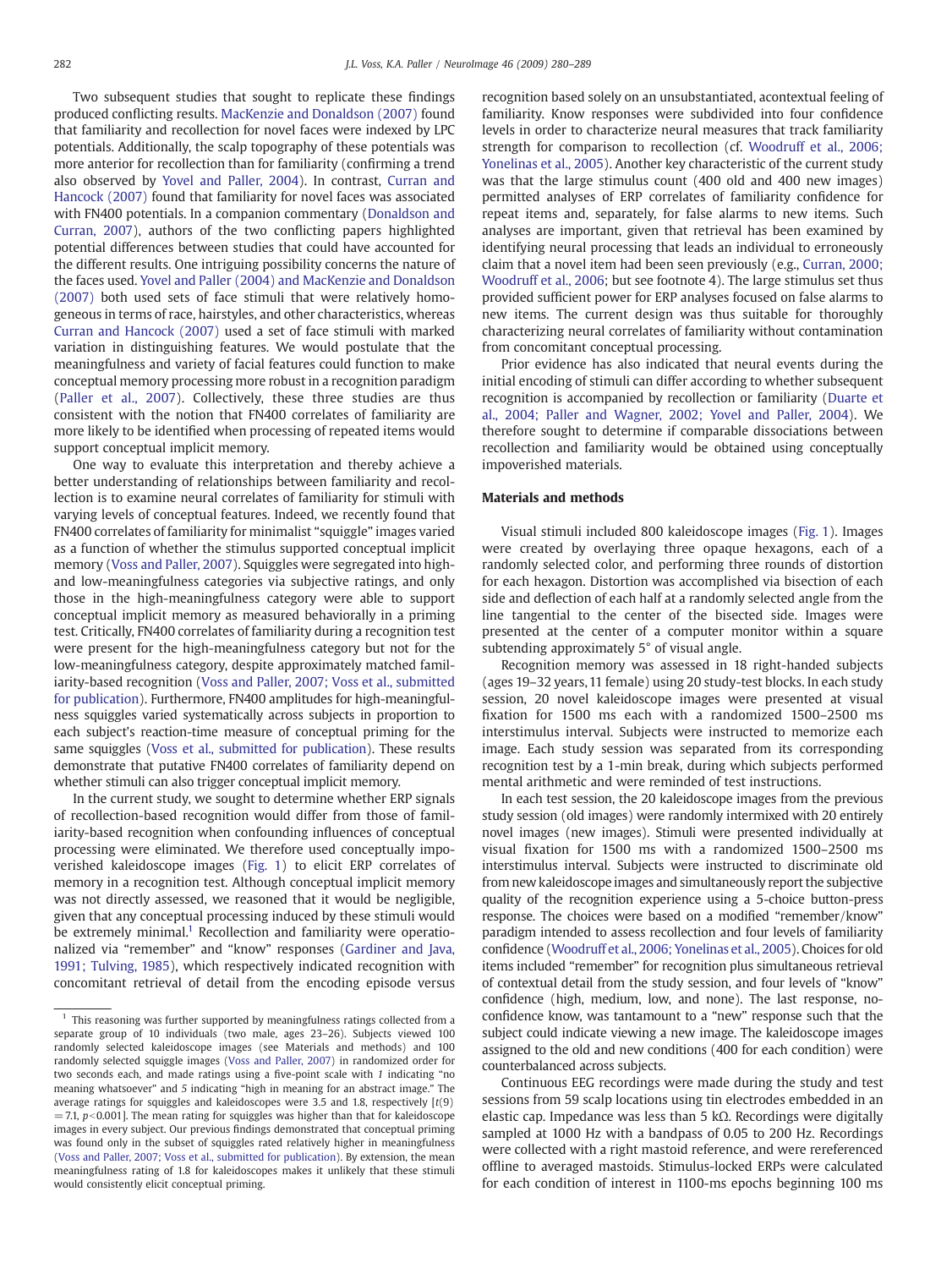#### <span id="page-3-0"></span>Table 1

Summary of recognition performance, showing mean percentage of old and new items endorsed in each of the five response categories, with response times and corresponding number of trials for each ERP

| Endorsement:         | Remember  |                 | High-confidence know |            | Medium-confidence know |            | Low-confidence know |            | New (no-confidence know) |            |
|----------------------|-----------|-----------------|----------------------|------------|------------------------|------------|---------------------|------------|--------------------------|------------|
| Word type:           | Old       | New             | Old                  | New        | Old                    | <b>New</b> | Old                 | <b>New</b> | Old                      | <b>New</b> |
| % Endorsed           | 22.7(3.3) | 2.8(0.8)        | 18.4(1.4)            | 9.3(1.2)   | 20.8(1.7)              | 20.3(2.3)  | 26.1(1.7)           | 36.5(1.9)  | 11.9(1.8)                | 31.1(4.1)  |
| Hits-false alarms    | 19.9      |                 |                      |            |                        |            | $-10.4$             |            | $-19.2^{\rm a}$          |            |
| Response times in ms | 1298 (61) | 1464 (104)      | 1448 (112)           | 1472 (125) | 1424 (117)             | 1463 (131) | 1420 (129)          | 1431 (130) | 1415 (103)               | 1359 (102) |
| <b>ERP</b> trials    | 80 (14)   | $8^{\rm b}$ (4) | 70 (6)               | 30(5)      | 69(7)                  | 65(9)      | 91(7)               | 120(9)     | $15^{\circ}$ (8)         | 111(17)    |

Standard error of the mean is provided in parentheses.

Computed as misses to old items minus correct rejections to new items.

**b** The trial count was too low to constitute an ERP average.

 $\epsilon$  The trial count was too low (<20 in five subjects), and so this ERP condition was excluded.

prior to stimulus onset. Baseline correction was performed by subtracting the average prestimulus amplitude from each poststimulus sample. An additional four channels were used for monitoring horizontal and vertical eye movements. Trials contaminated by electro-ocular or other artifact were excluded from analysis. ERP waveforms were smoothed with a 40-Hz zero-phase-shift Butterworth filter for presentation purposes only.

Statistical analyses of ERP waveforms focused on amplitude values averaged over latency intervals and electrode clusters. Latency intervals (300–500, 500–700, and 700–900 ms) were selected based on inspection of the waveforms and on a priori hypotheses regarding FN400 and LPC potentials, as were electrode clusters. Differences between conditions were assessed using repeated-measures analysis of variance (RM-ANOVA) with Geisser–Greenhouse correction when necessary.

#### Results

Recognition performance is summarized in Table 1. Accuracy was high for two response categories, in that far more old than new items were endorsed with remember and high-confidence know responses. Conversely, more new than old items were endorsed with low- and noconfidence know responses. The impression that recognition accuracy varied systematically across response type was confirmed by RM-ANOVA with factors response type (remember, high-confidence know, medium-confidence know, low-confidence know, and no-confidence know) and repetition (old and new), yielding a significant interaction  $[F(2.8, 46.9) = 43.1, p<0.001]$ . Furthermore, the number of hits was reliably greater than the number of false alarms only for remember and high-confidence know responses  $[t(17) = 7.1, p<0.001$  and  $t(17) = 4.9$ ,  $p$ <0.001, respectively], approximately the same number of hits and false alarms were produced for medium-confidence know responses, false alarms significantly outnumbered hits for low-confidence know responses  $[t(17) = 6.6, p<0.001]$ , and correct rejections significantly outnumbered misses for the new (no-confidence know) response category  $[t(17) = 7.5, p<0.001]$ .

Accurate recognition can also be indicated by greater than zero values for the percentage of hits minus the percentage of false alarms, which were calculated separately for each response option. Greater than zero values were evident only for remember and high-confidence know responses (Table 1). Whereas recognition was poor for responses made with lower confidence, both the remember and the high-confidence know response categories were associated with high accuracy and, as presented below, with robust ERP effects. Furthermore, a receiver operating characteristic (ROC) curve formed by treating the five response options as a confidence scale indicated that old/new discrimination was successful overall (Supplemental Fig. 1).

#### Recognition ERPs for old items

The primary ERP comparisons focused on correctly recognized old items (remember and know responses) contrasted with correctly rejected new items. Very few trials were available for old items that were incorrectly endorsed as new (i.e., misses,  $\leq$ 20 trials in five subjects), and this ERP condition was thus excluded. As shown in [Fig. 2A](#page-4-0), ERPs for old items in the remember and high-confidence know conditions were more positive than ERPs for correct rejections. ERPs for the medium- and low-confidence know conditions (two conditions not associated with accurate recognition, Table 1) were virtually identical to ERPs for correct rejections for all latencies and recording sites.

The old/new ERP differences for the high-confidence know and remember conditions both displayed a positive centro-parietal zenith from approximately 500–900 ms. There was markedly greater positivity for remember compared to know ERPs. Topographic maps for these two old/new ERP differences for latency intervals from 300 to 500, 500 to 700, and 700 to 900 ms are shown in [Fig. 2](#page-4-0)A. The distributions appear qualitatively similar for the two contrasts, and, as discussed further below, both appear to lack an FN400 effect at 300–500 ms.

Statistical assessment of ERP waveforms for the remember, highconfidence know, and correct rejection conditions were made using RM-ANOVA with factors: condition, latency interval (300–500, 500– 700, and 700–900 ms), and electrode cluster (anterior, middle, and posterior).2 The anterior electrode cluster was centered on the Fz electrode and encompassed electrodes at which FN400 effects are commonly measured. The middle and posterior clusters encompassed electrodes for which LPC potentials are commonly measured.

A significant two-way interaction indicated that the condition effects differed across latency intervals  $[F(2.2,37.0) = 9.4, p<0.001]$ . Additional RM-ANOVAs for each latency interval, with condition and cluster as factors, showed significant main effects of condition for each latency interval [respectively,  $F(1.5,26) = 5.9$ ,  $p = 0.01$ ;  $F(1.5,26.3) =$ 23,  $p<0.001$ ; and  $F(1.6,27.9) = 17.5$ ,  $p<0.001$ ], but no significant interaction effects. These results indicate that old/new ERP differences did not vary significantly as a function of electrode cluster (but see below for direct tests for topographic differences).

For each latency interval, pairwise comparisons for (1) remember minus correct rejection, and for (2) high-confidence know minus correct rejection, were thus made using amplitude values averaged over all three clusters. All significant differences in these comparisons took the form of greater positive ERPs for old than for new stimuli. For the 300–500 ms interval, remember old/new differences were significant  $[t(17) = 2.9, p = 0.01]$ , whereas high-confidence know old/new differences were not  $[t(17) = 1.6, p = 0.1]$ . For the 500– 700 ms interval, both old/new differences were significant  $[t(17)$  = 5.3,  $p < 0.001$  and  $t(17) = 2.3$ ,  $p = 0.03$ , respectively]. Likewise, both

 $<sup>2</sup>$  The anterior cluster comprised electrodes: Fza, F3s, F4s, Fzp, FC1, FC2, and Cza. The</sup> middle cluster comprised electrodes: Cz, C1a, C2a, C1p, C2p, and Pzs. The posterior cluster comprised electrodes: Pzi, PO1, PO2, Ozs, O1i, O2i, and Ozi. The lowercase letters indicate that the given electrode was slightly anterior, posterior, inferior, or superior to the corresponding electrode from the International 10–20 system.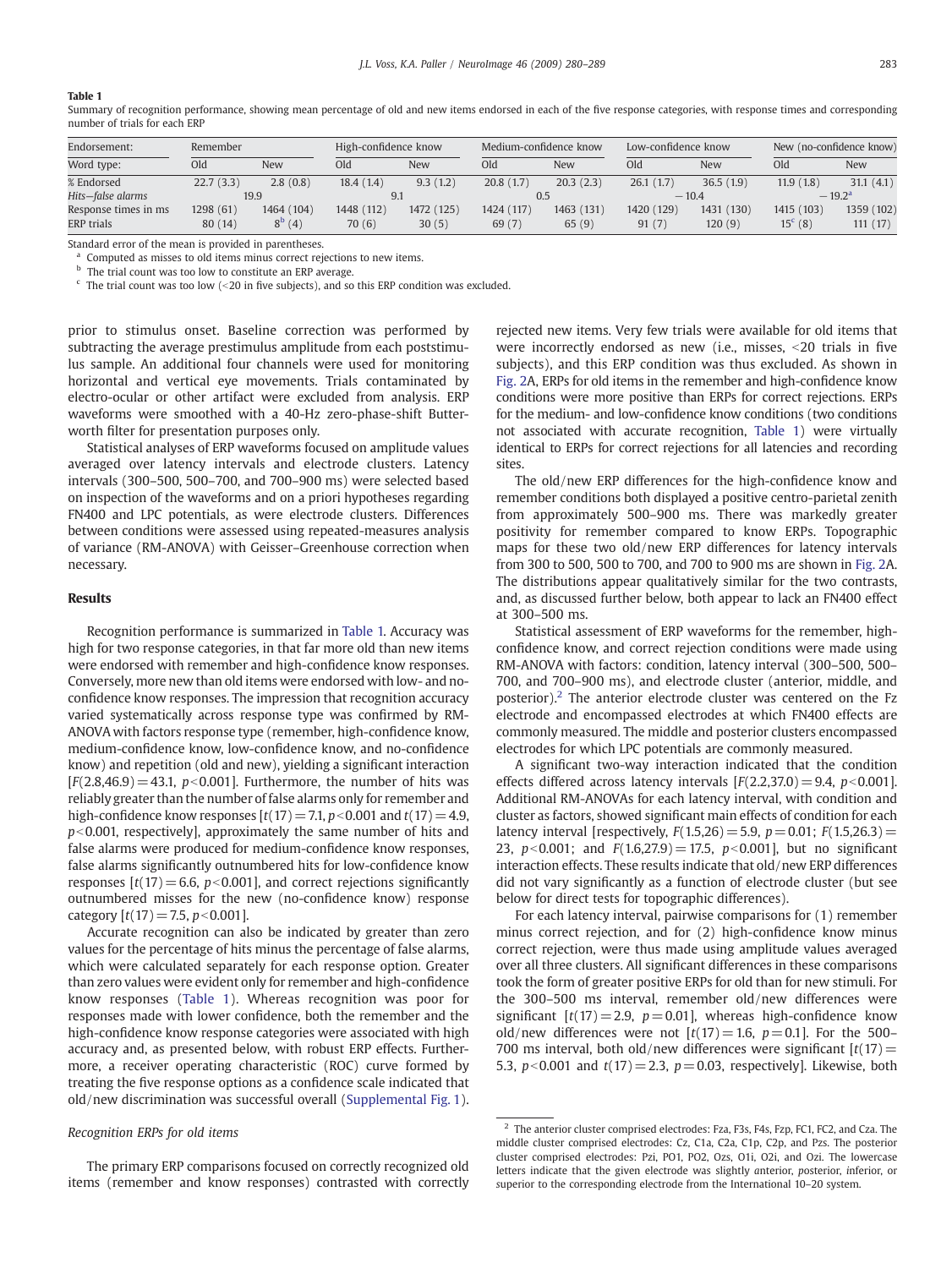<span id="page-4-0"></span>

Fig. 2. Recognition test ERPs. (A) ERP waveforms for new correct rejections (CR) and old hits averaged as a function of recognition response type appear on the left for midline frontal and parietal recording sites. The frontal site was slightly anterior to Fz, and the parietal site was slightly inferior to Pz. Topographic plots of the old versus new ERP differences appear on the right for the remember and high-confidence know conditions, averaged over 300–500 ms, 500–700 ms, and 700–900 ms latency intervals. Topographic plots for remember minus high-confidence know are also provided for the same latency intervals (used in the targeted analysis of recollection, see Results). Each schematic head is shown as viewed from above, with the nose at the top, and difference amplitudes are indicated by the calibration bar, scaled differently for different contrasts. (B) The same type of ERP information is provided for the new CR condition and new false alarms (FA) averaged as a function of recognition response type. These data were computed for a subset of subjects (14 out of 18) for whom a sufficient number of trials were available, such that new CR waveforms differ slightly between panels A and B.

old/new differences were significant for the 700–900 ms interval  $[t]$  $(17) = 4.7$ ,  $p < 0.001$  and  $t(17) = 2.2$ ,  $p = 0.04$ , respectively]. In addition, remember ERPs were significantly more positive than highconfidence know ERPs for all three latency intervals  $[t(17) = 2.5,$  $p= 0.02$ ; t(17) = 5.4, p < 0.001, and t(17) = 5.5, p < 0.001, respectively].

Topographic comparisons were also made for the same two old/ new ERP contrasts, utilizing the vector normalization method, in which ERP amplitudes are normalized across conditions to permit comparisons of ERP distributions [\(McCarthy and Wood, 1985](#page-9-0)). Significant condition-by-electrode interactions for normalized values from all 59 electrodes indicate different scalp topographies for the tested conditions, but not necessarily different neural generators [\(Urbach and Kutas, 2002](#page-9-0)). The first analysis sought to assess the consistency of the effects for each condition over time. Thus, the normalized difference topography for remember minus correct rejection was compared for the 300–500, 500–700, and 700–900 ms latency intervals, and the same was done for the high-confidence know minus correct rejection normalized difference topography. For the remember old/new difference, a nonsignificant electrode-byinterval interaction  $[F(4.5,76.3) = 1.5, p = 0.2]$  indicated that the topographic distribution was consistent over time (the same outcome was obtained using comparisons between each pair of latency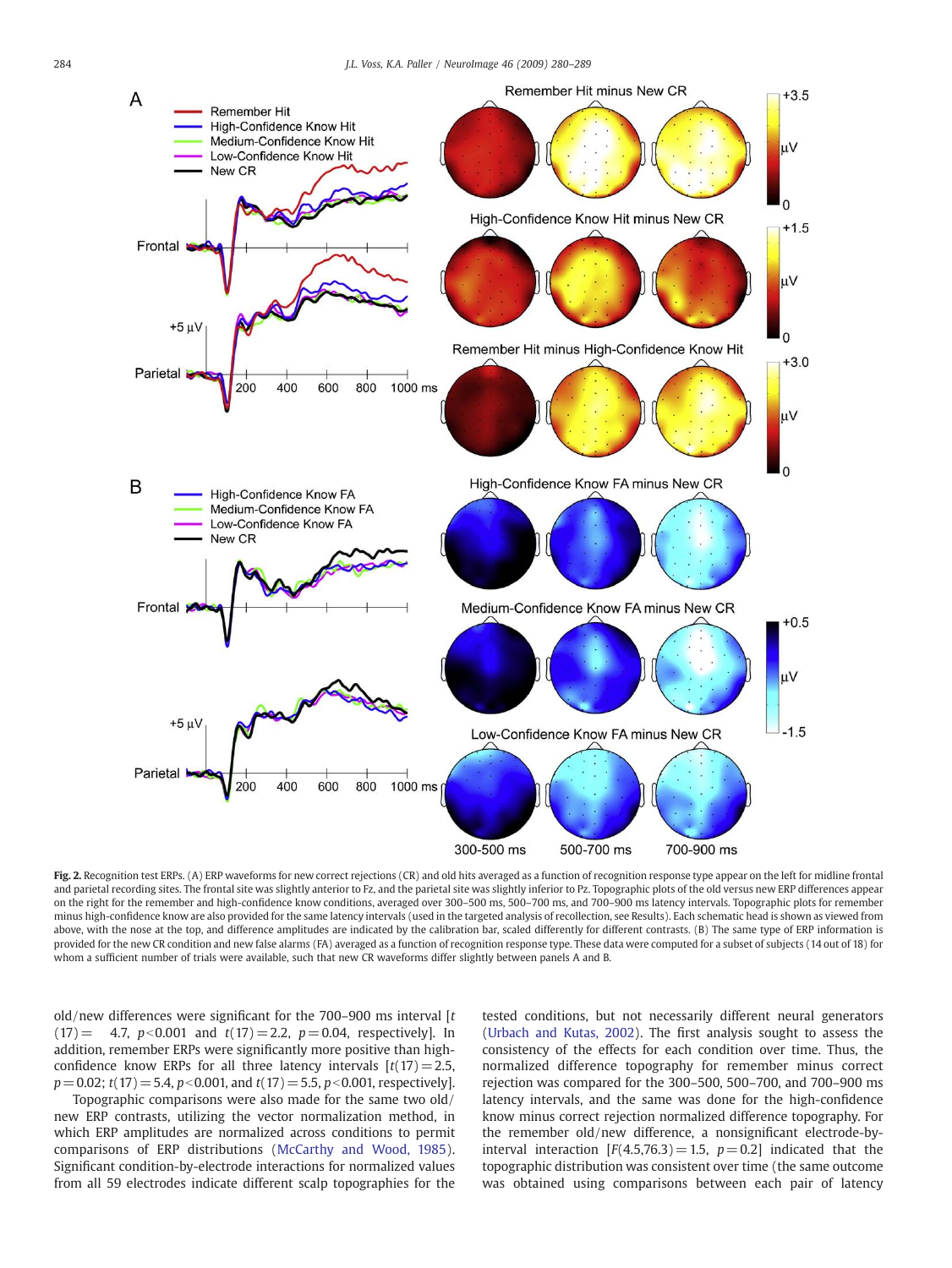<span id="page-5-0"></span>intervals,  $ps > 0.17$ ). A nonsignificant interaction was also identified for the know old/new difference  $[F(4.9,83.8) = 1.3, p = 0.3;$  with  $ps > 0.24$ for all pairwise comparisons of latency intervals]. These comparisons indicated that LPC correlates of recognition with remember and highconfidence know responses did not vary spatially across the three latency intervals.

Another topographic analysis sought to directly compare remember and know topographies. For each latency interval, the remember old/new difference topography was compared to the high-confidence know old/new difference topography. Electrode-by-condition interactions were nonsignificant for each interval [respectively, F(58,986)  $= 0.7, p = 0.9; F(5.4, 91.5) = 1.7, p = 0.1; F(58, 986) = 0.8, p = 0.8$ indicating similar old/new difference topographies for remember and high-confidence know recognition.

Based on these ERP findings, it is tempting to conclude that the same retrieval processing led to both remember and high-confidence know responses. Indeed, ERP old/new effects for each response type included LPC potentials that were qualitatively similar. However, remember responses probably signify recollection along with familiarity [\(Yonelinas, 2002\)](#page-9-0). To the extent that this was the case, our ERP analyses could have been biased against finding differences between remember and high-confidence know conditions.

To provide a more sensitive test for such differences, we calculated the ERP difference between remember and high-confidence know responses. Whereas the remember-minus-new contrast could reflect both recollection and familiarity, the remember-minus-know contrast would hypothetically isolate ERP correlates of recollection by subtracting out ERP correlates of familiarity. These ERP differences appear as topographic maps in [Fig. 2](#page-4-0)A. To determine if ERPs isolated by this contrast differed from ERP correlates of familiarity, we compared ERP topographies for remember minus high-confidence know versus high-confidence know minus correct rejection using the vector normalization approach. For the 300–500, 500–700, and 700– 900 ms latency intervals, nonsignificant condition-by-electrode interactions indicated that difference topographies were indistinguishable  $[F(58,986) = 0.79, 0.34,$  and 0.86, respectively]. This sensitive test for ERP differences between remember and highconfidence know responses thus corroborates the results from the initial analysis in providing no evidence for a recollection/familiarity dissociation. Moreover, these results provided no evidence to link familiarity with FN400 potentials.

#### Recognition ERPs for new items

We also analyzed ERPs to new items as a function of the type of recognition response made (i.e., false alarms). The number of remember false alarms was too small to permit ERP analysis of this condition ([Table 1\)](#page-3-0). For the remaining analyses, four subjects were excluded because there were less than 15 trials for ERP calculation in one or more of the other conditions. Counterbalancing of stimuli to the old and new conditions was complete for this subset of 14 included subjects.

ERP waveforms for high-, medium-, and low-confidence know false alarms and new correct rejections are shown in [Fig. 2B](#page-4-0). Waveforms for the three false alarm conditions were strikingly similar throughout the recording epoch and for all recording sites. ERPs for all false alarm conditions were more negative than ERPs for correct rejections starting at approximately 600 ms. Topographic plots of the false-alarm versus correct-rejection ERP differences for each response type ([Fig. 2](#page-4-0)B, right) indicated that the relative negativity over the interval from 700 to 900 ms was maximal at midline frontal and central locations, and appeared similar for the three contrasts.

Statistical assessments for these ERPs were made for the three electrode clusters described above and for the 500–700 and 700– 900 ms latency intervals (the 300–500 ms interval was excluded because inspection indicated that conditions were virtually identical). A marginal three-way interaction  $[F(2.9,37.3) = 2.5, p = 0.08]$  indicated that differences between the four conditions tended to vary by cluster and interval. Follow-up RM-ANOVAs for the 500–700 ms interval did not yield a significant main effect of condition  $[F(3,39)]=$ 1.0,  $p = 0.4$  or condition-by-cluster interaction  $F(6,78) = 0.9$ ,  $p= 0.5$ ]. For the 700–900 ms interval, there was a significant main effect of condition  $[F(2.6,33.9) = 3.1, p = 0.04]$  and a nonsignificant condition-by-cluster interaction  $[F(6,78) = 1.5, p= 0.2]$ , indicating that the greater negativity for false-alarm conditions did not vary by cluster. Pairwise comparisons on amplitude values at 700–900 ms



Fig. 3. Encoding ERPs showing Dm effects. For items in the study phase, ERP results are displayed paralleling those in [Fig. 2.](#page-4-0) ERPs were averaged as a function of the responses given to the same items during the subsequent recognition test. ERP difference topographies for the three higher confidence conditions (Dm for remember, Dm for high-confidence know, and Dm for medium-confidence know) were computed relative to the baseline, later-forgotten, condition (low-confidence know and miss).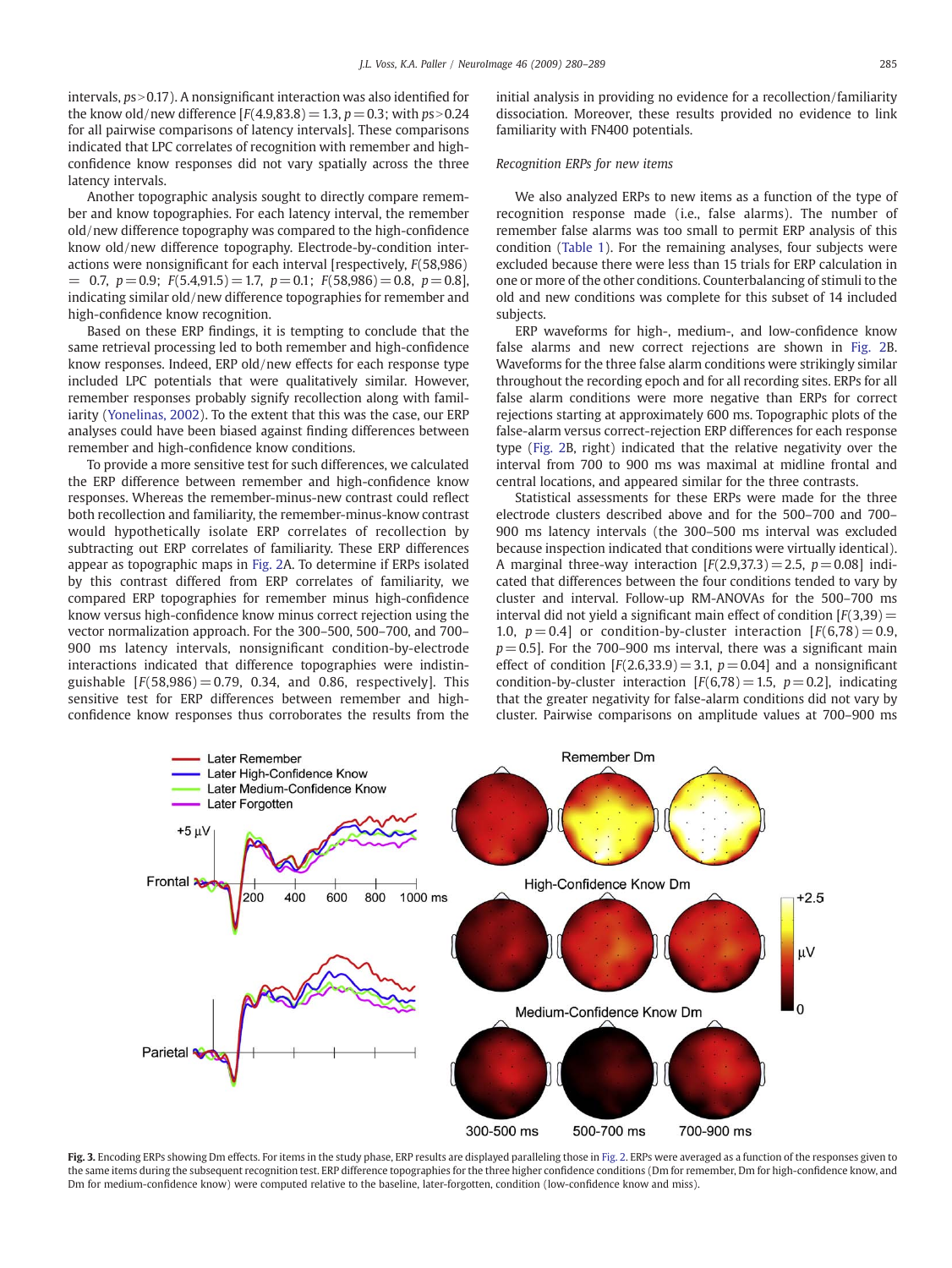averaged over the three clusters indicated that ERPs were significantly more negative for the high-, medium-, and low-confidence know false alarms relative to correct rejections  $(t(13)=2.2, p=0.04; t(13)=2.8,$  $p=0.02$ ; and  $t(13)= 2.2$ ,  $p=0.04$ , respectively). From 700 to 900 ms, the average difference amplitude for all three false-alarm conditions relative to the correct rejection condition was  $-1.2$   $\mu$ V at the vertex electrode (Cz).

Topographic comparisons made using the vector normalization method (as above) were used to determine if the distribution of the ERP difference between false alarms and correct rejections from 700– 900 ms varied as a function of false alarm response type (high, medium, and low confidence know). A nonsignificant condition-byelectrode interaction  $[F(116,1508) = 1.0, p = 0.6]$  indicated that the distributions did not vary significantly.

### Encoding ERPs

To investigate whether recollection and familiarity could be dissociated during encoding, the Dm method (analyzing neurophysiological Differences based on subsequent memory performance) was used to assess encoding events that predicted performance during the recognition tests ([Paller and Wagner, 2002](#page-9-0)). ERPs were computed for encoding trials segregated according to the corresponding response to that item during recognition testing. Because lowconfidence know and no-confidence know (new) responses were both made with significantly higher frequency for new items than for old items, study items subsequently endorsed in either of these two conditions were considered "later forgotten," the baseline for Dm analyses. ERPs for three later recognition hit conditions—recollection, high-confidence know, and medium-confidence know—were thus compared to ERPs for later forgotten items. These ERPs are shown in [Fig. 3](#page-5-0), along with topographic plots for remember Dm, highconfidence know Dm, and medium-confidence know Dm. All three Dm effects displayed a centro-parietal scalp distribution, with largest amplitudes for recollection Dm, intermediate amplitudes for highconfidence know Dm, and smallest amplitudes for medium-confidence know Dm.3

Statistical assessments were conducted using average amplitude values for each of the four conditions shown in [Fig. 3](#page-5-0) for the three electrode clusters and for the 500–700 ms and 700–900 ms latency intervals. A significant main effect of condition  $[F(1.9,31.6) = 5.4,$  $p = 0.01$ ] and condition-by-interval interaction  $[F(1.9,31.6) = 6.9,$  $p$ <0.001] indicated that differences between conditions varied by latency interval, but not by cluster. Dm amplitudes were thus averaged over the three clusters and assessed via pairwise comparisons for the three effective encoding conditions, each versus the baseline condition. The remember Dm and high-confidence know Dm were significantly positive at 500–700 ms  $[t(17) = 3.5, p = 0.003$  and t  $(17) = 2.9, p = 0.01$ , respectively] and at 700–900 ms  $[t(17) = 4.2,$  $p<0.001$  and  $t(17)= 2.6$ ,  $p= 0.02$ , respectively]. The medium-confidence know Dm was not reliable for either interval  $[t(17) = 0.9,$  $p = 0.38$  and  $t(17) = 1.6$ ,  $p = 0.13$ , respectively].

Topographic comparisons for the 500–700 and 700–900 ms intervals were used to determine if the distribution of the significant ERP differences between later remember and baseline conditions differed from that between the later high-confidence know and baseline conditions. The condition-by-electrode interaction was significant only for the 700–900 ms interval  $[F(3.0,51.4) = 3.2,$  $p = 0.03$ ; for the 500-700 ms interval,  $F(58,986) = 1.1$ ,  $p = 0.29$ ], validating the impression that the remember Dm was more posterior than the high-confidence know Dm. To more closely scrutinize the difference between remember Dm and high-confidence know Dm, the ERP difference between these two conditions was computed (Supplemental Fig. 2). The topography of this difference was left-posterior and maximal during the 700–900 ms latency interval, confirming the results from the aforementioned statistical tests.

#### **Discussion**

We characterized ERP correlates of individually assessed recollection and familiarity experiences for kaleidoscope images. Memory performance was highly accurate, even though the memorial information was conceptually impoverished. Successful recognition was associated with LPC effects for recollection and for highconfidence familiarity. LPC amplitude differences were much greater for recollection compared to high-confidence familiarity, but there were no topographic differences between these two conditions. These results are consistent with the hypothesis that recollection and familiarity were both supported, at least in part, by the neural processing that produced LPC potentials.

FN400 effects were not identified in association with either recollection or familiarity. Because opportunities for conceptual processing were negligible, as were FN400 effects, these results are consistent with our previous proposal that FN400 potentials reflect conceptual implicit memory processing rather than familiarity-based recognition ([Paller et al., 2007; Voss and Paller, 2006, 2007, 2008b;](#page-9-0) [Voss et al., submitted for publication; Yovel and Paller, 2004\)](#page-9-0). It is important to note, however, that implicit memory processing was not assessed in this experiment. The current findings are therefore also consistent with the notion that FN400 potentials reflect explicit conceptual processing. On the other hand, our previous studies have shown that FN400 potentials directly track conceptual implicit memory processing for faces ([Voss and Paller, 2006\)](#page-9-0) and squiggles [\(Voss et al., submitted for publication](#page-9-0)). Meaningfulness ratings made to kaleidoscope images were extremely low, even relative to ratings made to squiggle images (footnote 1). We previously found that only the most meaningful squiggle images were capable of supporting conceptual implicit memory ([Voss and Paller, 2007; Voss et al.,](#page-9-0) [submitted for publication](#page-9-0)). These results collectively suggest that any conceptual processing, explicit and implicit, was negligible for kaleidoscopes. On the other hand, familiarity memory was likely operative for kaleidoscopes recognized either with high-confidence know responses or with remember responses; in violation of the hypothesis that FN400 effects signal familiarity, neither of these two conditions yielded FN400 old/new effects.

The current results differ from the results reported in some previous examinations of ERP correlates of familiarity for stimuli ostensibly devoid of meaning. [Groh-Bordin et al. \(2007, 2006](#page-9-0)) identified FN400 potentials as putative correlates of familiarity for minimalist squiggle images. However, many of these images were not devoid of meaning; participants in memory experiments often believe that many of these images look like abstract representations of common, nameable objects. Group-normalized ratings of squiggle meaningfulness were used by [Groh-Bordin et al. \(2006\)](#page-9-0) in an attempt to rule-out potential influences from conceptual implicit memory by showing FN400 effects independent from variations in meaningfulness. However, the extent to which most of these same abstract images evoked meaning-based associations varied markedly across viewers ([Voss and Paller 2007](#page-9-0)), such that normalized ratings were inadequate for assessing the relevance of squiggle meaningfulness. Indeed, when we characterized squiggle meaningfulness on a subject-by-subject basis, conceptual priming was reliably exhibited for the most meaningful items, and our ERP results showed that FN400 potentials tracked conceptual implicit memory processing rather than familiarity [\(Voss and Paller 2007, Voss et al.,](#page-9-0) [submitted for publication](#page-9-0)).

In another study, [Curran et al. \(2002\)](#page-8-0) identified FN400 correlates of recognition for visual "blob" stimuli. However, these investigators

 $3$  In a separate analysis, Dm effects were computed using the later low-confidence know response as the baseline (excluding items later endorsed as new). Given that the number of old items later endorsed as new was relatively small (Table 1), the pattern of Dm findings in this separate analysis was indistinguishable from that reported in the main analysis.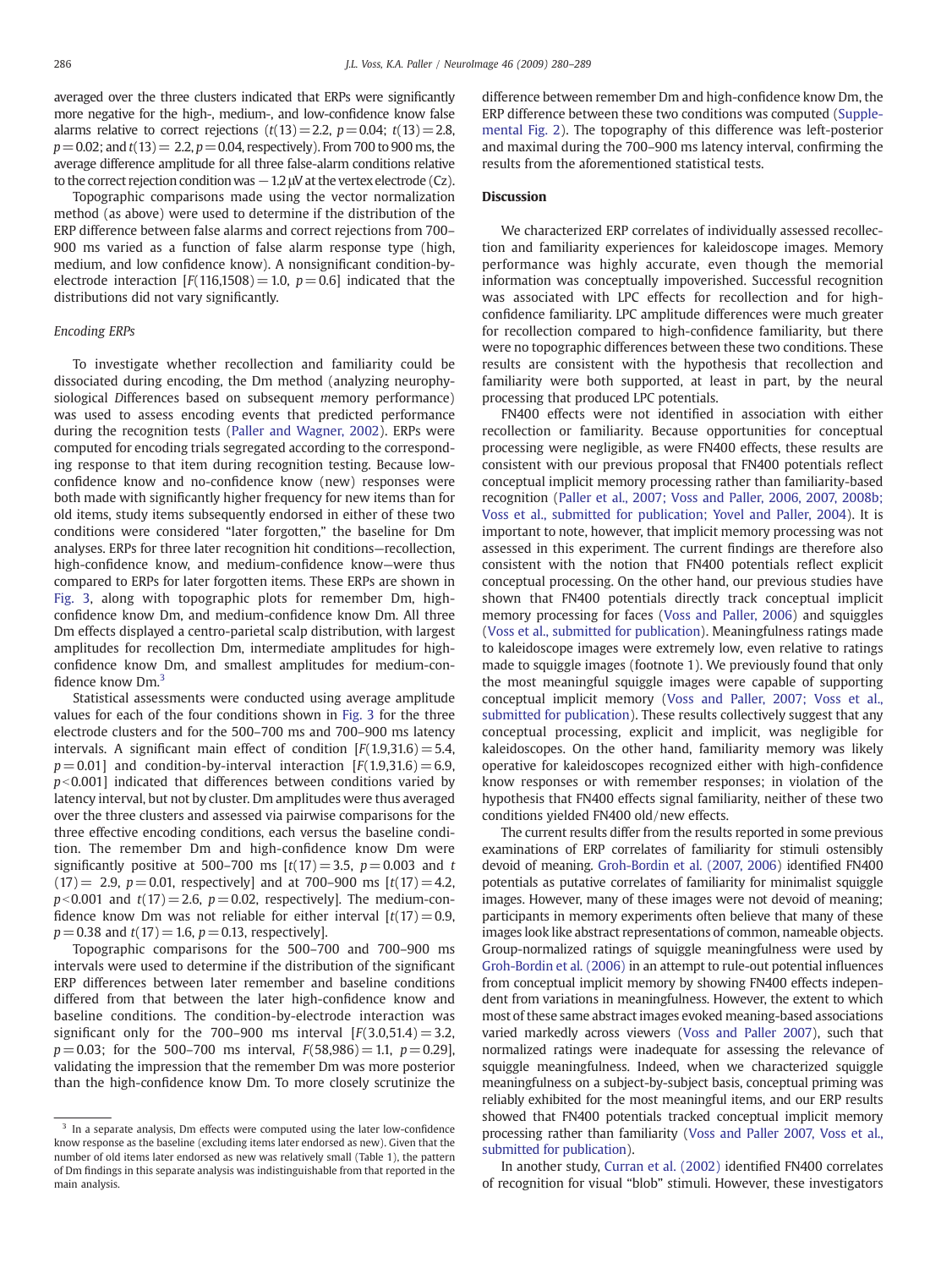noted that many subjects reported that the blobs looked like nameable shapes (e.g., "Texas"), so blobs in this experiment might very well have prompted conceptual processing suitable for supporting conceptual implicit memory. We thus presume that, on average, kaleidoscope stimuli are less likely to evoke conceptual processing than either squiggle stimuli ([Groh-Bordin et al., 2006, 2007; Voss and](#page-9-0) [Paller, 2007; Voss et al., submitted for publication\)](#page-9-0) or blob stimuli [\(Curran et al., 2002\)](#page-8-0). Moreover, our subsidiary analysis of meaningfulness ratings (footnote 1) showed that, on average, subjects found kaleidoscope images much less meaningful than squiggles.

Subjects in the current ERP study were asked, during debriefing, if any kaleidoscope stimuli were meaningful in any way. All but one subject reported that nameable objects were perceived in some stimuli—subjects are astonishingly capable of creating meaning in such situations. Example reports included crab claws, buildings, insects, and faces. These subjects furthermore reported that "remember" responses were preferentially made to these items during the recognition test. Thus, if conceptual processing contributed to any ERP measures here, it would have been for a few trials in the recollection condition. There was a nonsignificant trend for more positive potentials at midfrontal electrodes in the 300–500 ms latency interval for this condition compared to correct rejections (1.0 μV on average,  $SE = 0.9$ , [Fig. 2](#page-4-0)A). Perhaps FN400 effects were present in the recollection condition on some trials, but such effects may have been too infrequent, weak, poorly time-locked to stimulus onset, and/ or obscured by LPC potentials to be detected reliably. [Curran et al.](#page-8-0) [\(2002\)](#page-8-0) in their study of blobs did not segregate recollection from familiarity, such that FN400 effects in their experiment may have related to conceptual implicit memory processing for striking visual features that also led to recollection, instead of to familiarity.

One of the major results from the present study is that familiarity was associated with LPC potentials rather than FN400 potentials, and it is thus important to note that in one sense this represents a null finding with respect to the association between familiarity and FN400 potentials. Additional consideration is warranted, in light of the possibility that various extraneous factors could have resulted in no association between familiarity and FN400 potentials. First, highconfidence familiarity decisions were not exceedingly rare or based on weak memory experiences; this response choice elicited approximately twice as many hits as false alarms, on par with other recent studies that have identified FN400 correlates of recognition [\(Curran,](#page-8-0) [2004; Curran and Hancock, 2007; Woodruff et al., 2006](#page-8-0)). Recognition accuracy (and presumably, familiarity) was also very high for recollection responses, and FN400 potentials were not identified during this condition either. It is therefore unlikely that the failure to identify FN400 potentials resulted from weak memory. Another important point is that the ERP trial count for the high-confidence familiarity condition (70 on average) was very high compared to that in previous studies, indicating that the failure to identify FN400 potentials was not a trivial outcome of excessive EEG noise or poor signal-to-noise ratio. One final consideration is related to the nature of the ERP method—it can be difficult to dissociate two ERP effects that overlap in time and space. In the current experiment, it is conceivable that LPC effects, if produced during the 300–500 ms latency, could have obscured genuine FN400 effects. LPC effects superimposed on FN400 effects could conceivably shift the topography at 300–500 ms from a frontal maximum to a parietal maximum. However, waveform examination at 300–500 ms ([Fig. 2](#page-4-0)A) weighs against this possibility, because difference amplitudes were unreliable at frontal locations (approximately 0.5 μV for old high-confidence know versus new correct-rejection;  $t(17) = 0.9$ ,  $p = 0.4$ ). Indeed, this is the latency interval and scalp location typically used for measuring FN400 (300– 500 ms and electrodes near the Fz electrode). There is thus no reason to conclude that FN400 effects were present but obscured by LPC effects. Furthermore, in other studies we used the identical ERP recording and analysis techniques to separate FN400 potentials from partially-overlapping LPC potentials, and the outcome was that FN400 potentials were linked to conceptual implicit memory ([Voss et al., in](#page-9-0) [revision; Voss and Paller, 2006, 2007; Voss et al., submitted for](#page-9-0) [publication](#page-9-0)). Accordingly, a reasonable conclusion is that if FN400 indexed familiarity in a general sense, as has been widely claimed, then FN400 effects would have been observed in the present experiment.

In the published literature on ERPs and recognition memory, one fact that has not received sufficient emphasis is that FN400 potentials are very similar to N400 potentials, which have been extensively characterized as neural correlates of semantic/conceptual priming and linguistic processing ([Kutas and Federmeier, 2000; Kutas and](#page-9-0) [Hillyard, 1980; Kutas et al., 2006\)](#page-9-0). Like FN400 potentials, these N400 potentials entail a negative deflection in the ERP waveform with a peak amplitude at approximately 400 ms after stimulus onset. The scalp distribution of N400 potentials has classically been characterized as parietal, which is why FN400 potentials, which are maximal at mid-frontal recording sites, were denoted as Frontal N400s. However, the anterior-posterior loci of N400 effects aren't invariably parietal, but rather vary greatly as a function of many factors, including the nature of the stimuli ([Kutas et al., 2006\)](#page-9-0). The extent to which FN400 potentials can be associated or dissociated from N400 potentials is largely unexplored and deserves further investigation.

As summarized above, LPC potentials were associated with familiarity for repeated kaleidoscope images. In addition, ERP correlates of new items mistakenly endorsed as old (false alarms) provide additional information relevant to determining the functional significance of LPC potentials. False alarms primarily comprised "know" responses, indicating false recognition based on a feeling of familiarity. False alarms at low, medium, and high confidence levels were associated with very similar late-onset (approximately 600 ms), centrally distributed negative ERPs relative to the correct-rejection baseline ([Fig. 2](#page-4-0)B). Given that these ERPs were similar to LPC potentials identified in the old/new ERP contrast in latency and spatial distribution, one possibility is that they reflect a common memory process in the following sense. Amplitudes were greatest for recollection, less for high-confidence familiarity, less yet for correct rejections of new items (which can entail accurate retrieval of old items in order to correctly reject the new item), and least for false alarms (Fig. 4). Prior studies have revealed similar correlations



Fig. 4. LPC potentials tracked retrieval accuracy. ERP amplitudes were averaged from 500 to 900 ms for the middle and posterior electrode clusters used to assess LPC potentials. Four test-phase conditions were included: old remember, old highconfidence know, new correct rejection, and new false alarm. The false alarm condition comprised new items erroneously endorsed with high-, medium-, and low-confidence know responses. All pairwise differences were statistically significant  $(N = 18, p < 0.05)$ .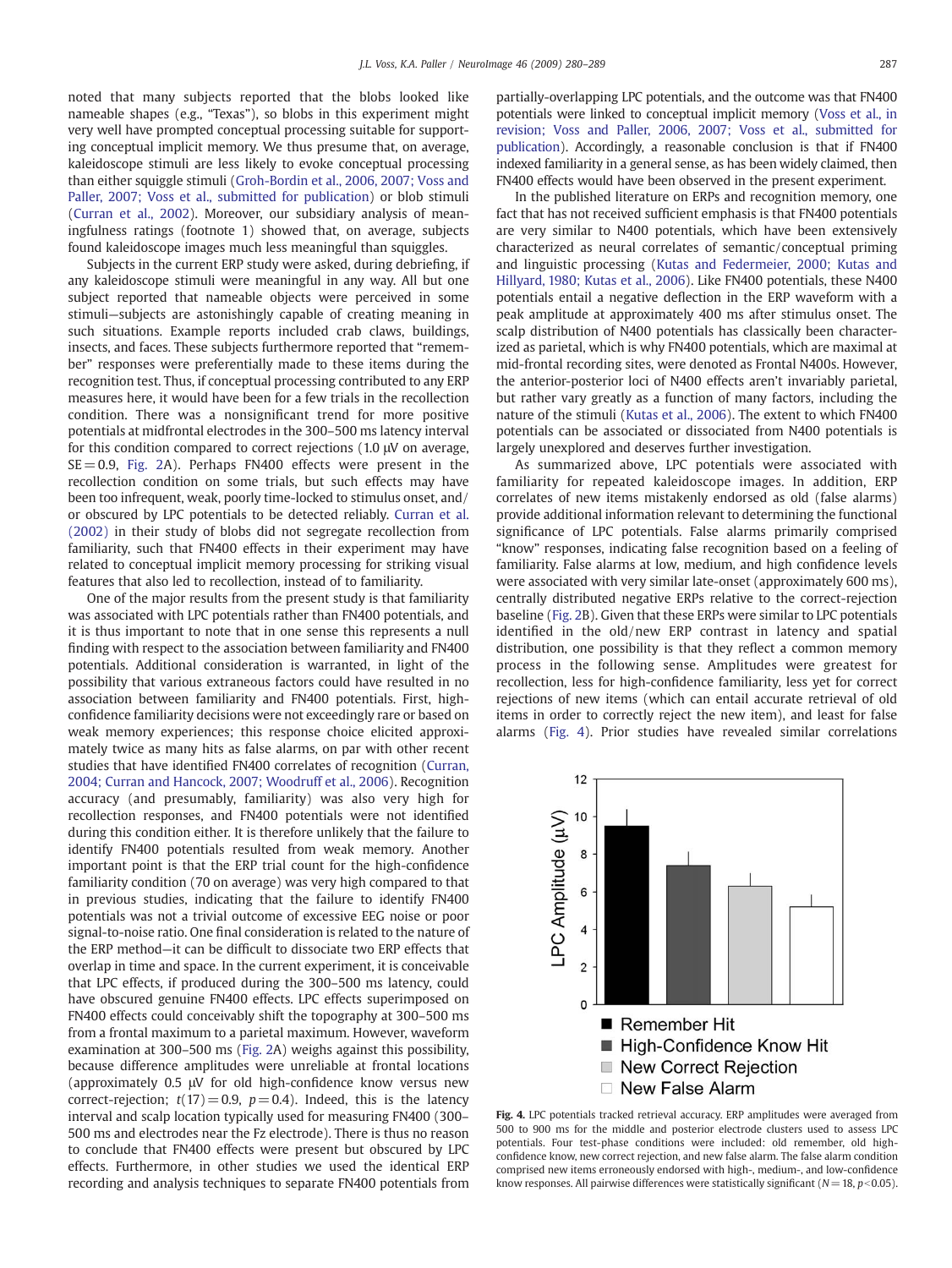<span id="page-8-0"></span>between LPC potentials and recognition accuracy (Curran et al., 2006a; Voss and Paller, 2007; Wilding, 2000).<sup>4</sup> We thus tentatively propose that a subset of the neural processes responsible for LPC potentials included the retrieval process that produced accurate recollection and familiarity. Previous evidence (e.g., [Wilding, 2000](#page-9-0)) suggests that LPC potentials would have been yet greater in magnitude if recollection had been more robust. Because LPC potentials varied only in amplitude with whether the subjective content of the recognition experiences was one of recollection with detail versus familiarity with no detail, it is likely that these potentials reflect the operation of the retrieval processing that reactivates stored memory traces, rather than the reactivated content of those traces (as studied in [Polyn et al., 2005\)](#page-9-0).

Neural correlates of familiarity have been highly relevant to the evaluation of dual-process models of recognition in the literature. Distinctions between FN400 correlates of familiarity and LPC correlates of recollection have been taken as strong evidence in favor of these models ([Curran et al., 2006b; Eichenbaum et al., 2007;](#page-9-0) [Rugg and Curran, 2007; Yonelinas, 2002\)](#page-9-0). The hypothetical distinction between recollection and familiarity has also been supported by a other types of evidence, including human behavior, single-unit recordings, and surgical ablation studies in nonhuman animals (Aggleton and Brown, 2006; Eichenbaum et al., 2007; Yonelinas, 2002). However, it has been cogently argued that the brunt of this evidence is consistent with the notion that a single type of retrieval process supports both recollection and familiarity ([Squire et al., 2007;](#page-9-0) [Wixted, 2007](#page-9-0)). Recollection and familiarity may indeed correspond to distinct memory experiences, but they may result from retrieval processes that are either highly effective in the case of recollection, or relatively less effective with minimal contextual information from the learning episode in the case of familiarity. The present results indicate that familiarity and FN400 potentials are not inexorably linked. Taken with other evidence from our laboratory that FN400 correlates of familiarity are only identified when conceptual implicit memory is also possible ([Voss and Paller, 2007](#page-9-0)), and that FN400 magnitude is positively correlated with the magnitude of conceptual priming [\(Voss](#page-9-0) [and Paller, 2006; Voss et al., submitted for publication\)](#page-9-0), we suggest that recollection and familiarity are both indexed by LPC potentials. Thus, the extant ERP evidence should not be taken as supporting dissociations between retrieval processing relevant for recollection and familiarity.

ERPs recorded during memory encoding in the present study [\(Fig. 3\)](#page-5-0) are relevant for exploring other dimensions of the qualitative differences between the memory expressions of recollection and familiarity. Successful memory formation was associated with widespread positive ERPs that onset approximately 500 ms after stimulus onset. These potentials differentiated subsequent recollection from subsequent high-confidence familiarity; Dm for recollection had a more posterior distribution compared to Dm for high-confidence familiarity. Other studies have also identified neural dissociations between later recollection and later familiarity during encoding [\(Davachi, 2006; Diana et al., 2007; Paller and Wagner, 2002; Yovel](#page-9-0) [and Paller, 2004](#page-9-0)). However, most studies have used conceptually rich stimuli, and ERP studies using abstract stimuli have either failed to identify Dm effects (e.g., [Van Petten and Senkfor, 1996](#page-9-0)), or identified unusual Dm effects (e.g., [Otten et al., 2007](#page-9-0)). The present findings demonstrate that conceptual content is not a prerequisite for Dm effects. The greater parieto-occipital distribution for subsequent recollection versus subsequent familiarity in the present study could reflect a multitude of neurocognitive processes that are potentially correlated with successful encoding. One possibility is that these effects partially reflected conceptual processing for the subset of somewhat meaningful items that were later endorsed with remember responses. Indeed, we have previously found that parieto-occipital potentials at encoding vary with meaningfulness for abstract shapes ([Voss et al.,](#page-9-0) [submitted for publication\)](#page-9-0). Future studies will be necessary to determine what operations are indexed by encoding processing that differentiates later recollection from later familiarity, and how these processes differ when conceptual content is present versus absent. Moreover, it is yet to be determined if neural measures that predict recollection versus familiarity reflect differential long-term memory processing per se (a position argued by [Davachi, 2006\)](#page-9-0), rather than the recruitment of additional resources that merely correlate with longterm memory processing, such as selective or sustained attention (e.g., [Kirwan et al., 2008; Staresina and Davachi, 2008](#page-9-0)). Based on the current results, a reasonable hypothesis is that the strength of memory traces can vary depending on the resources recruited during encoding, and that a retrieval process indexed by LPC potentials acts to reactivate these memory traces, producing recollection for relatively strong traces and familiarity for relatively weak traces.

In conclusion, we examined familiarity-based recognition for conceptually impoverished images, and the electrophysiological correlates of recognition did not include FN400 potentials; our key finding was that recollection and familiarity were both associated with LPC potentials. These results are consistent with the interpretation that FN400 potentials reflect conceptual implicit memory processing [\(Paller et al., 2007; Voss and Paller, 2008b](#page-9-0)), which was negligible for kaleidoscope images recognized with familiarity. Thus, we suggest that ERP evidence at-large is consistent with the hypothesis that distinct encoding processes lead to recollection and familiarity, but that both nonetheless rely on a common type of retrieval process, the effectiveness of which is indexed by LPC potentials. The position that supposed neural distinctions between recollection and familiarity can be boiled down to variations on a continuum from strong to weak memories [\(Shrager et al., 2008;](#page-9-0) [Squire et al., 2004, 2007; Wais, 2008; Wais et al., 2006; Wixted, 2007;](#page-9-0) [Wixted and Squire, 2004](#page-9-0)) thus appears to accurately describe electrophysiological correlates of recognition.

#### Appendix A. Supplementary data

Supplementary data associated with this article can be found, in the online version, at [doi:10.1016/j.neuroimage.2009.01.048](http://dx.doi.org/10.1016/j.neuroimage.2009.01.048).

#### References

- Aggleton, J.P., Brown, M.W., 2006. Interleaving brain systems for episodic and recognition memory. Trends Cogn. Sci. 10, 455–463.
- Curran, T., 2000. Brain potentials of recollection and familiarity. Mem. Cogn. 28, 923–938.
- Curran, T., 2004. Effects of attention and confidence on the hypothesized ERP correlates of recollection and familiarity. Neuropsychologia 42, 1088–1106.
- Curran, T., Hancock, J., 2007. The FN400 indexes familiarity-based recognition of faces. Neuroimage 36, 464–471.
- Curran, T., Tanaka, J.W., Weiskopf, D.M., 2002. An electrophysiological comparison of visual categorization and recognition memory. Cognitive Affect. Behav. Neurosci. 2, 1–18.
- Curran, T., DeBuse, C., Woroch, B., Hirshman, E., 2006a. Combined pharmacological and electrophysiological dissociation of familiarity and recollection. J. Neurosci. 26, 1979–1985.

<sup>&</sup>lt;sup>4</sup> In contrast, [Woodruff et al. \(2006\)](#page-9-0) reported that FN400 amplitudes for words tracked familiarity confidence, with greatest amplitudes for high-confidence know responses. However, as we have previously argued [\(Paller et al., 2007](#page-9-0)), this finding is suspect due to the conflation of familiarity strength and old/new status. Old and new items were collapsed together to form the ERP for each confidence level. Therefore, the ratio of old items to new items was high for the highest confidence level and low for the lowest confidence level. If FN400 potentials merely differed overall between old and new items, FN400 old/new effects would be titrated across confidence levels, producing the illusion that FN400 potentials tracked familiarity strength. A subsidiary analysis of old-new differences equated for familiarity using matched numbers of old and new trials in each confidence condition was insufficient for ruling-out this possibility, because the result was a null FN400 finding and the subsidiary analysis was very heavily weighted with low-confidence trials, which might reflect poor encoding and could thus be expected to show minimal FN400 differences by either account. Therefore, FN400 results from [Woodruff et al. \(2006\)](#page-9-0) could be attributed to either conceptual priming or familiarity, as no convincing relationship between FN400 amplitude and familiarity confidence was demonstrated.